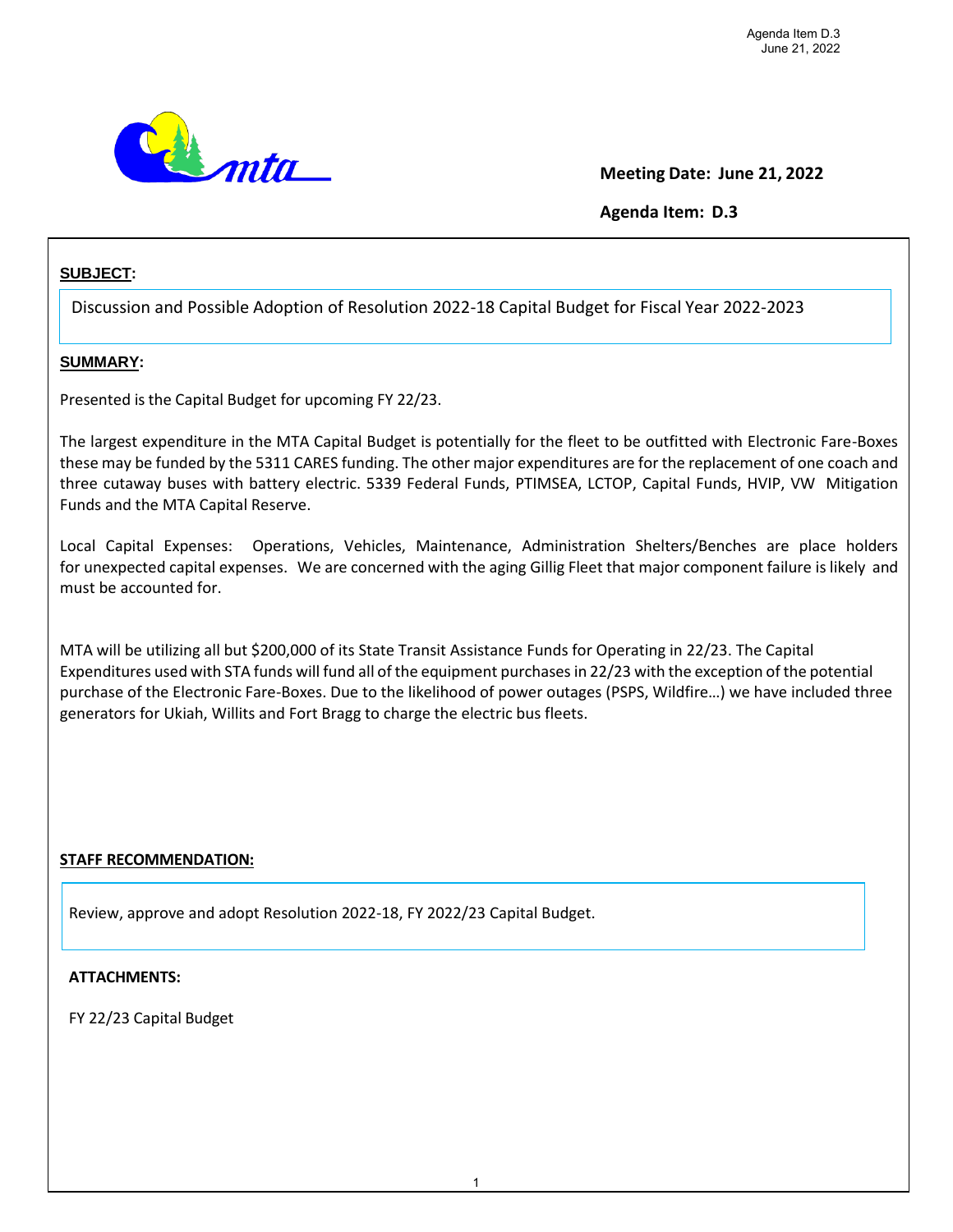

# **MENDOCINO TRANSIT AUTHORITY RESOLUTION 2022-18 ADOPTION OF FISCAL YEAR 2022-2023 CAPITAL BUDGET**

**WHEREAS,** MTA policy calls for the adoption of annual balanced budgets; and

**WHEREAS,** funds required to balance the budget is adequate, with the use of State Transit Assistance and Operating Reserves; and

**WHEREAS**, staff has prepared, and the Board of Directors has reviewed, all details of those budgets.

**NOW, THEREFORE, BE IT RESOLVED** that the MTA Board of Directors hereby Adopts the Final Fiscal Year 2022-2023 Capital Budget presented to the Board on June 21, 2022, as may be revised at the meeting.

Adoption of this Resolution was moved by Director and seconded by Director \_\_\_\_\_\_\_at a regular meeting of the MTA Board of Directors on June 21, 2022, by the following roll call vote:

AYES:

NOES:

ABSTAIN:

ABSENT:

ATTEST:

Saprina Rodriguez, Chair **Jacob King, Executive Director** 

\_\_\_\_\_\_\_\_\_\_\_\_\_\_\_\_\_\_\_\_\_\_\_\_\_\_\_\_\_ \_\_\_\_\_\_\_\_\_\_\_\_\_\_\_\_\_\_\_\_\_\_\_\_\_\_\_\_\_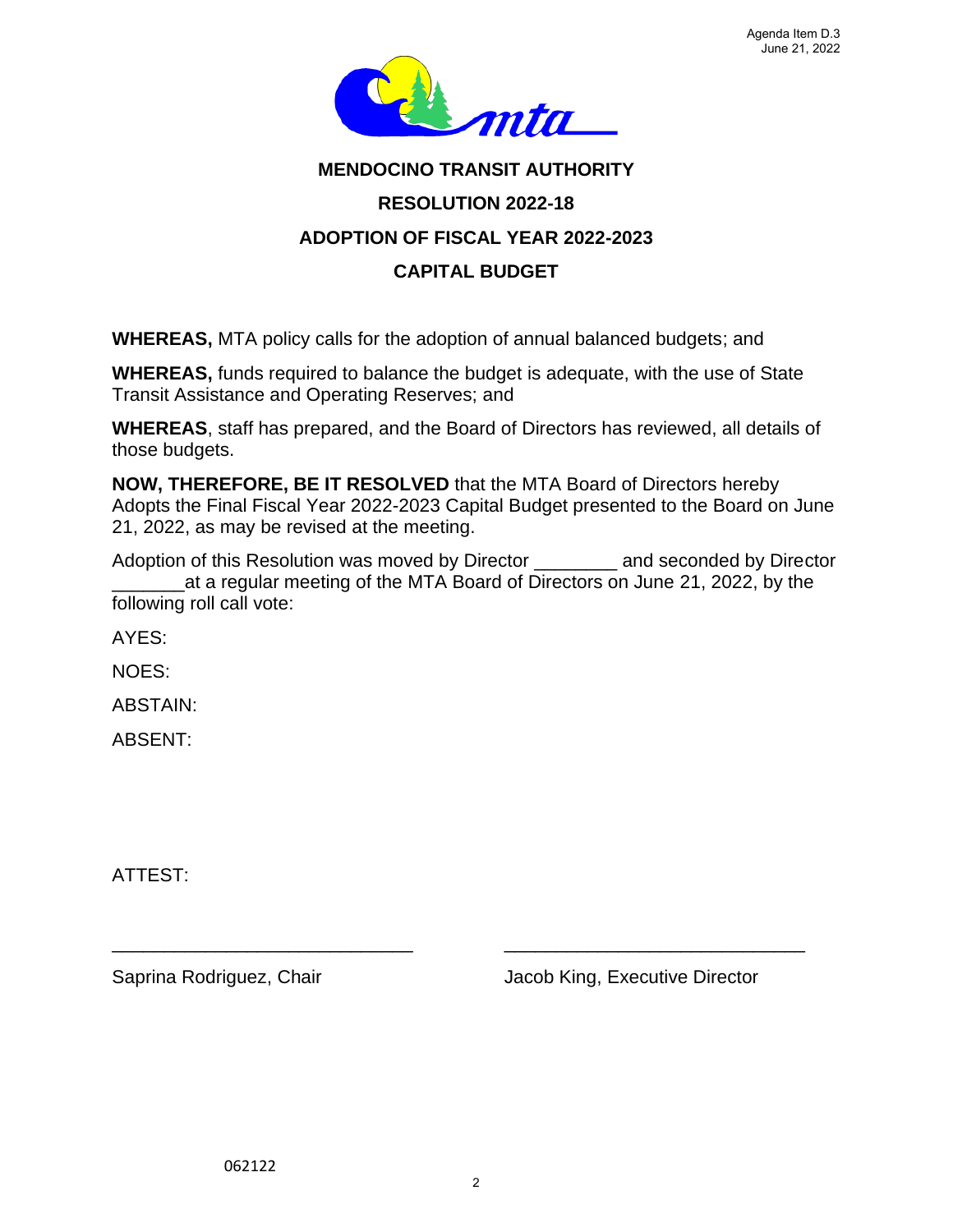# **FY 21/22 FIVE YEAR CAPITAL PROGRAM by YEAR - FINAL**

| <b>Revenues</b>                                                                 | 2022/23            | 2023/24      | 2024/25            | 2025/26                | 2026/27     | 5 Year Total           |
|---------------------------------------------------------------------------------|--------------------|--------------|--------------------|------------------------|-------------|------------------------|
| <b>FEDERAL</b>                                                                  |                    |              |                    |                        |             |                        |
| 5310 Elderly and Disabled                                                       |                    |              |                    |                        |             |                        |
| 5311(f) Intercity                                                               |                    |              |                    |                        |             |                        |
| 5311 Cares                                                                      | 1,500,000          | 200,000      |                    |                        |             | 1,700,000              |
| 5339 Low-No Emission Bus/Infrastructure                                         |                    | 2,624,655    | 4,000,000          | 4,000,000              | 4,000,000   | 14,624,655             |
| <b>Projected Federal Fund Totals</b>                                            | 1,500,000          | 2,824,655    | 4,000,000          | 4,000,000              | 4,000,000   | 16,324,655             |
|                                                                                 |                    |              |                    |                        |             |                        |
| <b>STATE</b>                                                                    | 2022/23            | 2023/24      | 2024/25            | 2025/26                | 2026/27     | 5 Year Total           |
| State of Good Repair (SB1)                                                      | 528,559            | 130,000      | 130,000            | 130,000                | 130,000     | 1,048,559              |
| Transit & Intercity Rail Capital Program(TIRCP)                                 |                    |              |                    | 5,204,500              |             |                        |
| Cap & Trade (LCTOP)                                                             | 227,000            | 150,000      | 150,000            | 150,000                | 150,000     | 827,000                |
| <b>VW Mitigation Funds</b>                                                      | 160,000            |              |                    |                        |             | 160,000                |
| <b>HVVP Electric Bus Vouchers</b>                                               | 136,000            | 280,000      | 204,000            | 204,000                | 204,000     | 748,000                |
| <b>Projected State Fund Totals</b>                                              | 1,051,559          |              | 280,000            | 5,484,500              | 280,000     | 7,376,059              |
| <b>LOCAL</b>                                                                    | 2022/23            | 2023/24      | 2024/25            | 2025/26                | 2026/27     | 5 Year Total           |
| <b>MTA Capital Reserve Fund</b>                                                 |                    |              |                    |                        |             | $\Omega$               |
| <b>Local Transportation Fund LTF</b>                                            | 200,000            |              |                    |                        |             | 200,000                |
| <b>MCOG Capital Reserve Fund</b>                                                | 701,179            |              |                    |                        |             | 701,179                |
| <b>State Transit Assistance STA</b>                                             | 200,000            |              |                    |                        |             | 200,000                |
| <b>Projected Local Fund Totals</b>                                              | 1,101,179          | $\mathbf{0}$ | $\mathbf{0}$       | $\mathbf{0}$           | $\mathbf 0$ | 1,101,179              |
|                                                                                 |                    |              |                    |                        |             |                        |
| <b>TOTAL REVENUE</b>                                                            | 3,652,738          | 3,104,655    | 4,280,000          | 9,484,500              | 4.280.000   | 24,801,893             |
|                                                                                 |                    |              |                    |                        |             |                        |
| <b>Expense</b>                                                                  | 2022/23            | 2023/24      | 2024/25            | 2025/26                | 2026/27     | <b>5 Year Total</b>    |
| <b>Vehicle Acquisition:</b><br><b>Staff Vehicles</b>                            |                    | 40,000       |                    |                        |             |                        |
| <b>Maintenance Vehicles</b>                                                     |                    |              |                    | 80,000                 |             | 120,000<br>$\mathbf 0$ |
| Cutaways - Paratransit                                                          | 110,000            |              |                    | 570,000                | 580,000     | 1,150,000              |
| Cutaways - FR                                                                   | 900,000            | 310,000      | 315,000            | 960,000                | 650,000     | 3,135,000              |
| <b>Buses - Medium Duty</b>                                                      |                    |              | 550,000            | 550,000                | 550,000     | 1,650,000              |
| <b>Buses - Heavy Duty</b>                                                       |                    | 1,000,000    | 3,000,000          | 3,000,000              | 2,000,000   | 9,000,000              |
| <b>Senior Center Vehicles</b>                                                   |                    |              |                    |                        |             |                        |
| Trolley                                                                         |                    |              |                    |                        |             |                        |
| <b>Total Vehicle Acquistion</b>                                                 | 1,010,000          | 1.350.000    | 3.865.000          | 5.160.000              | 3,780,000   | 15,055,000             |
|                                                                                 |                    |              |                    |                        |             |                        |
| <b>Equipment &amp; Minor Facilities</b>                                         | 2022/23            | 2023/24      | 2024/25            | 2025/26                | 2026/27     | 5 Year Total           |
| Operations                                                                      | 2,000              | 9,000        | 4,000              | 7,700                  | 4,000       | 26,700                 |
| Vehicle                                                                         | 1,523,300          | 7,500        | 7,500              | 7,500                  | 9,000       | 1,554,800              |
| Maintenance                                                                     | 323,500            | 144,500      | 30,000             | 16,000                 | 16,000      | 530,000                |
| Administration                                                                  | 8,700              | 32,300       | 8,600              | 11,500                 | 3,500       | 64,600                 |
| <b>Shelters &amp; Benches</b>                                                   | 36,200             | 23,000       | 4,000              | 2,700                  | 4,000       | 69,900                 |
| <b>Total Equipment &amp; Minor Facilities</b>                                   | 1,893,700          | 216,300      | 54,100             | 45,400                 | 36,500      | 2,246,000              |
|                                                                                 |                    |              |                    |                        |             |                        |
| <b>Major Facilities &amp; Planning</b>                                          | 2022/23            | 2023/24      | 2024/25            | 2025/26                | 2026/27     | <b>5 Year Total</b>    |
| Short Range Transit Plan                                                        | 200,000            |              |                    |                        |             | 200,000                |
| <b>Transit Center</b>                                                           |                    | 1,500,000    |                    |                        |             | 1,500,000              |
| Facillities and solarization and modernization<br><b>Total Major Facilities</b> | 500,000<br>700,000 | 1,500,000    | 677,096<br>677,096 | 4,280,000<br>4,280,000 | $\mathbf 0$ | 5,457,096<br>7,157,096 |
|                                                                                 |                    |              |                    |                        |             |                        |
| <b>Total Expense</b>                                                            | 3,603,700          | 3,066,300    | 4,596,196          | 9,485,400              | 3,816,500   | 24,458,096             |
|                                                                                 |                    |              |                    |                        |             |                        |
|                                                                                 |                    |              |                    |                        |             |                        |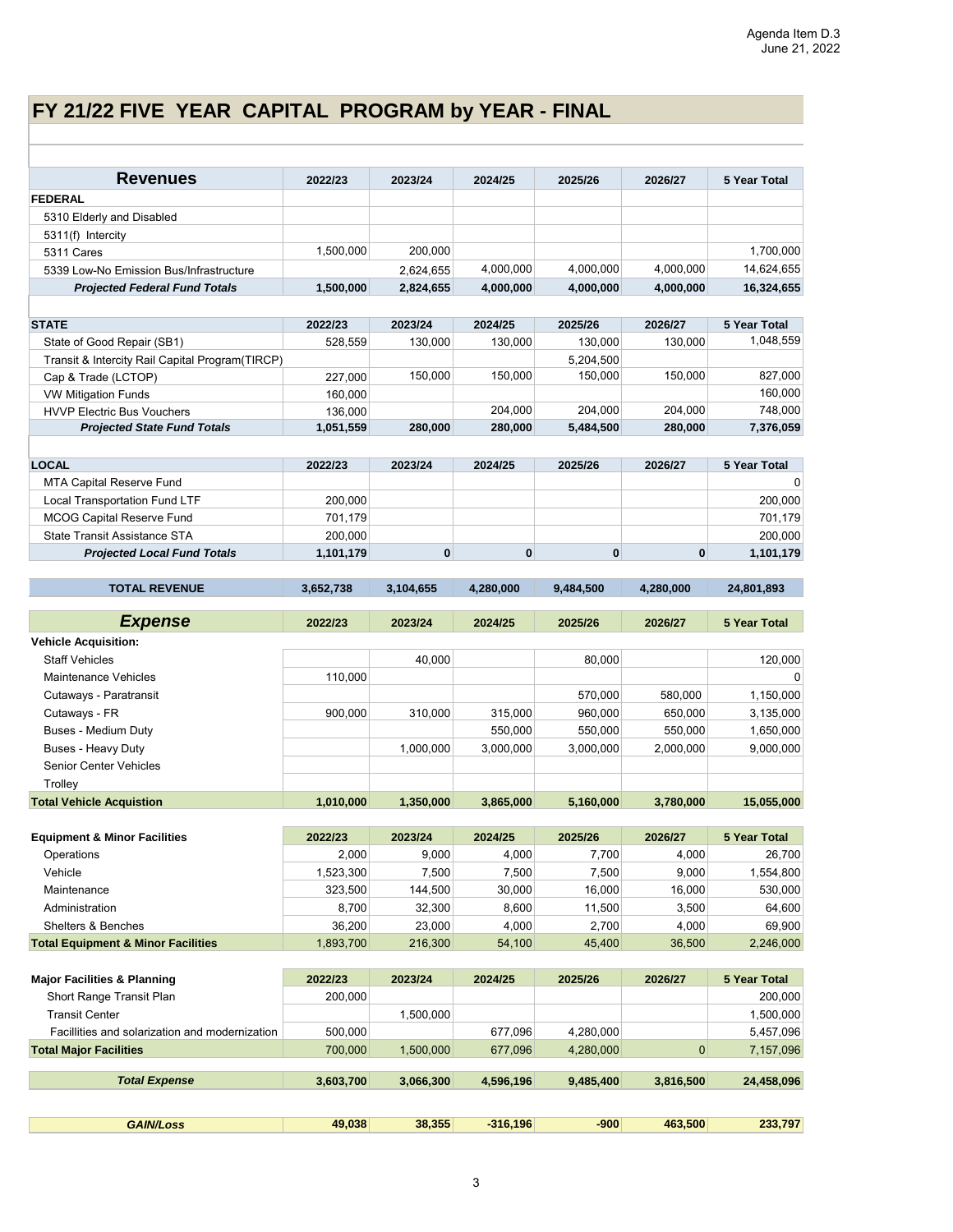# **MTA Five -YearCapital Vehicle Replacement Plan**

**= retire and sell = buy**

| <b>Staff - Vehicles</b> |                                  |     |    |                            |         |                |         |                |         |
|-------------------------|----------------------------------|-----|----|----------------------------|---------|----------------|---------|----------------|---------|
| Odometer                | 4 YEARS OR 100,000 MILES<br>Fund |     |    | # Year Make/Mod            | 2022/23 | 2023/24        | 2024/25 | 2025/26        | 2026/27 |
|                         | <b>STIP</b>                      | 201 |    | 11 ChevVolt plug-in-hybrid |         | <b>REPLACE</b> |         |                |         |
|                         | <b>STA</b>                       | 307 | 11 | Toyota Prius hybrid        |         |                |         | <b>REPLACE</b> |         |
|                         | <b>STA</b>                       | 308 | 11 | Toyota Prius hybrid        |         |                |         | <b>REPLACE</b> |         |
|                         |                                  | 309 |    | GAS - ALL Wheel            |         |                |         |                |         |
|                         |                                  | 310 |    | Hybrid - All Wheel         |         |                |         |                |         |
|                         |                                  | 311 |    | electric                   |         | <b>BUY</b>     |         |                |         |
|                         |                                  | 312 |    | hybrid                     |         |                |         | <b>BUY</b>     |         |
|                         |                                  | 313 |    | electric                   |         |                |         | <b>BUY</b>     |         |
|                         |                                  | 314 |    | electric                   |         |                |         |                |         |
|                         |                                  | 315 |    |                            |         |                |         |                |         |
|                         |                                  | 316 |    |                            |         |                |         |                |         |

| <b>Maintenance - Facilities Vehicles</b> |                     |    |                 |           |         |         |         |         |
|------------------------------------------|---------------------|----|-----------------|-----------|---------|---------|---------|---------|
|                                          |                     |    |                 | 2022/23   | 2023/24 | 2024/25 | 2025/26 | 2026/27 |
| <b>FUND</b>                              | Van for Cleaing     |    |                 |           |         |         |         |         |
|                                          | 96                  |    | <b>Sprinter</b> | $MTC - F$ |         |         |         |         |
|                                          | 97                  |    | 7 Sprinter      | MTC - U   |         |         |         |         |
|                                          | 94                  | 22 |                 | buy       |         |         |         |         |
|                                          | 93                  | 22 |                 | buy       |         |         |         |         |
|                                          |                     |    |                 |           |         |         |         |         |
|                                          | <b>Pickup Truck</b> |    |                 |           |         |         |         |         |
| <b>STA</b>                               | 98                  |    | I Ford F350     |           |         |         |         |         |
| CAPTIAL R.                               | 95 <sub>l</sub>     | 14 |                 |           |         |         |         |         |

|          |          | Dial-a-Ride - Paratransit Vans |     |    |                 |         |         |         |            |            |
|----------|----------|--------------------------------|-----|----|-----------------|---------|---------|---------|------------|------------|
|          | Odometer | <b>Type II or Class A</b>      |     |    |                 |         |         |         |            |            |
| $\Omega$ |          | 0 5 YEARS OR 150,000 MILES     |     |    |                 |         |         |         |            |            |
|          |          | Fund                           |     |    | # Year Make/Mod | 2022/23 | 2023/24 | 2024/25 | 2025/26    | 2026/27    |
|          |          |                                | 620 |    | 11 Glaval gas   |         |         |         | <b>DAR</b> |            |
|          |          |                                | 621 |    | 11 Glaval gas   |         |         |         | <b>DAR</b> |            |
|          |          |                                | 622 |    | 11 Glaval gas   |         |         |         |            |            |
|          |          |                                | 623 |    | 11 Glaval gas   |         |         |         |            | <b>DAR</b> |
|          |          |                                | 624 |    | 13 Glaval gas   |         |         |         |            | <b>DAR</b> |
|          |          |                                | 625 |    | 13 Glaval gas   |         |         |         |            |            |
|          |          |                                | 626 |    | 13 Glaval gas   |         |         |         |            |            |
|          |          |                                | 627 |    | 13 Glaval gas   |         |         |         |            |            |
|          |          |                                | 628 |    | 13 Glaval gas   |         |         |         |            |            |
|          |          | 5310/STA                       | 629 |    | $17$ ele        |         |         |         | <b>BUY</b> |            |
|          |          | 5310/STA                       | 630 |    | 18 ele          |         |         |         | <b>BUY</b> |            |
|          |          | 5310/STA                       | 631 | 18 |                 |         |         |         |            | <b>BUY</b> |
|          |          | 5310/STA                       | 632 | 18 |                 |         |         |         |            | <b>BUY</b> |
|          |          | 5310/STA                       | 633 | 18 |                 |         |         |         |            |            |
|          |          | 5310/STA                       | 634 | 19 |                 |         |         |         |            |            |
|          |          | 5310/STA                       | 635 | 19 |                 |         |         |         |            |            |
|          |          | 5310/STA                       | 636 | 19 |                 |         |         |         |            |            |
|          |          | 5310/STA                       | 637 | 19 |                 |         |         |         |            |            |
|          |          | 5310/STA                       | 638 | 19 |                 |         |         |         |            |            |
|          |          | 5310/STA                       | 639 | 20 |                 |         |         |         |            |            |
|          |          |                                | 640 | 27 |                 |         |         |         |            |            |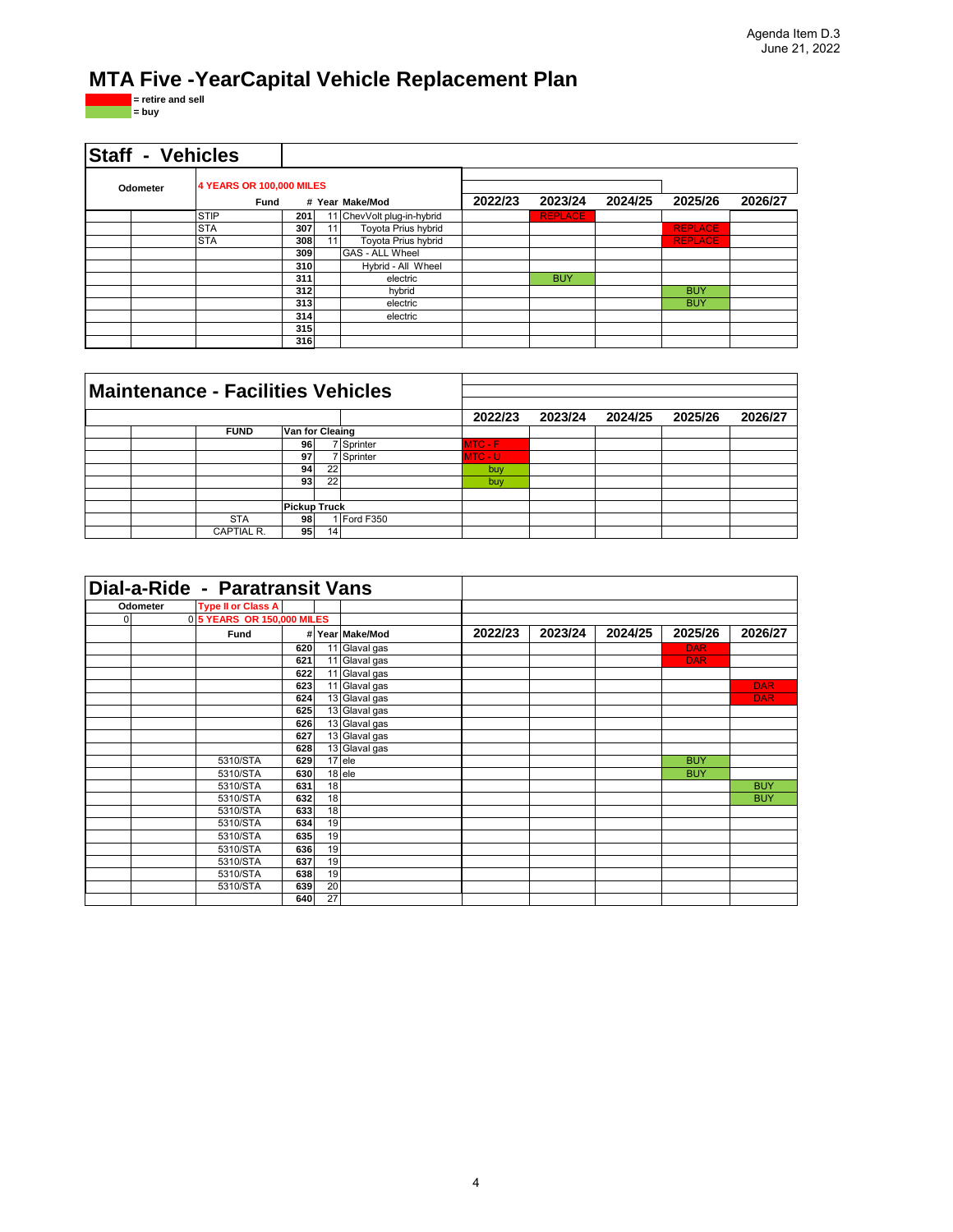| <b>Fixed Route - Cutaway</b> |                            |            |                                |               |                |                |               |                                |
|------------------------------|----------------------------|------------|--------------------------------|---------------|----------------|----------------|---------------|--------------------------------|
| Odometer                     | <b>Type III or Class C</b> |            |                                |               |                |                |               |                                |
|                              | 7 YEARS OR 150,000 MILES   |            |                                |               |                |                |               |                                |
|                              | Fund                       |            | # Year Make/Mod                | 2022/23       | 2023/24        | 2024/25        | 2025/26       | 2026/27                        |
|                              |                            | 723        | 11 Glaval gas                  |               |                | <b>FR-CUT</b>  |               |                                |
|                              |                            | 727        | 11 Glaval gas                  |               | <b>FR-CUT</b>  |                |               |                                |
|                              |                            | 728        | 11 Glaval VTM hybrid           | <b>FR-CUT</b> |                |                |               |                                |
|                              |                            | 729        | 13 Glaval gas                  |               |                |                | <b>FR-CUT</b> |                                |
|                              |                            | 730        | 13 Glaval gas                  | <b>FR-CUT</b> |                |                |               |                                |
|                              |                            | 731        | 13 Glaval gas                  | <b>FR-CUT</b> |                |                |               |                                |
|                              |                            | 732        | 15 Glaval gas                  |               |                |                |               |                                |
|                              |                            | 733        | 16 Glaval gas                  |               |                |                | FR-CUT        |                                |
|                              |                            | 734        | 16 Glaval gas                  |               |                |                | <b>FR-CUT</b> |                                |
|                              |                            | 735        | 16 Glaval gas                  |               |                |                |               | <b>FR-CUT</b><br><b>FR-CUT</b> |
|                              |                            | 736<br>737 | 16 Glaval gas                  |               |                |                |               |                                |
|                              |                            | 738        | 18 Glaval gas<br>18 Glaval Gas |               |                |                |               |                                |
|                              |                            | 739        | 18 Glaval Gas                  |               |                |                |               |                                |
|                              |                            | 740        | Champion                       |               |                |                |               |                                |
|                              |                            | 741        | Champion                       |               |                |                |               |                                |
|                              |                            | 742        | Diamond-Lightning              |               |                |                |               |                                |
|                              | <b>VW</b>                  | 743        | Diamond-Lightning              |               |                |                |               |                                |
|                              | <b>VW</b>                  | 744        | Diamond-Lightning              | <b>BUY</b>    |                |                |               |                                |
|                              | <b>VW</b>                  | 745        | Diamond-Lightning              | <b>BUY</b>    |                |                |               |                                |
|                              | <b>HVIP</b>                | 746        | Diamond-Lightning              | <b>BUY</b>    |                |                |               |                                |
|                              | <b>HVIP</b>                | 747        |                                |               | <b>BUY</b>     |                |               |                                |
|                              | <b>STA</b>                 | 748        |                                |               |                | <b>BUY</b>     |               |                                |
|                              | <b>STA</b>                 | 749        |                                |               |                |                |               |                                |
|                              | <b>STA</b>                 | 750        |                                |               |                |                | <b>BUY</b>    |                                |
|                              | <b>STA</b>                 | 751        |                                |               |                |                | <b>BUY</b>    |                                |
|                              | <b>STA</b>                 | 752        |                                |               |                |                | <b>BUY</b>    |                                |
|                              | <b>STA</b>                 | 753        |                                |               |                |                |               | <b>BUY</b>                     |
|                              | <b>STA</b>                 | 754        |                                |               |                |                |               | <b>BUY</b>                     |
|                              | <b>STA</b>                 | 755        |                                |               |                |                |               |                                |
|                              | <b>STA</b>                 | 756        |                                |               |                |                |               |                                |
|                              | <b>STA</b>                 | 757        |                                |               |                |                |               |                                |
|                              | <b>STA</b>                 | 758        |                                |               |                |                |               |                                |
|                              | <b>STA</b>                 | 759        |                                |               |                |                |               |                                |
|                              | <b>STA</b>                 | 760        |                                |               |                |                |               |                                |
|                              | <b>STA</b>                 | 761        |                                |               |                |                |               |                                |
|                              | <b>STA</b>                 | 762        |                                |               |                |                |               |                                |
|                              | <b>STA</b><br><b>STA</b>   | 763<br>764 |                                |               |                |                |               |                                |
|                              | <b>STA</b>                 | 765        |                                |               |                |                |               |                                |
|                              | <b>STA</b>                 | 766        |                                |               |                |                |               |                                |
|                              |                            |            |                                |               | $\overline{3}$ | $\overline{2}$ | 3             | $\overline{3}$                 |
|                              |                            |            |                                |               |                |                |               |                                |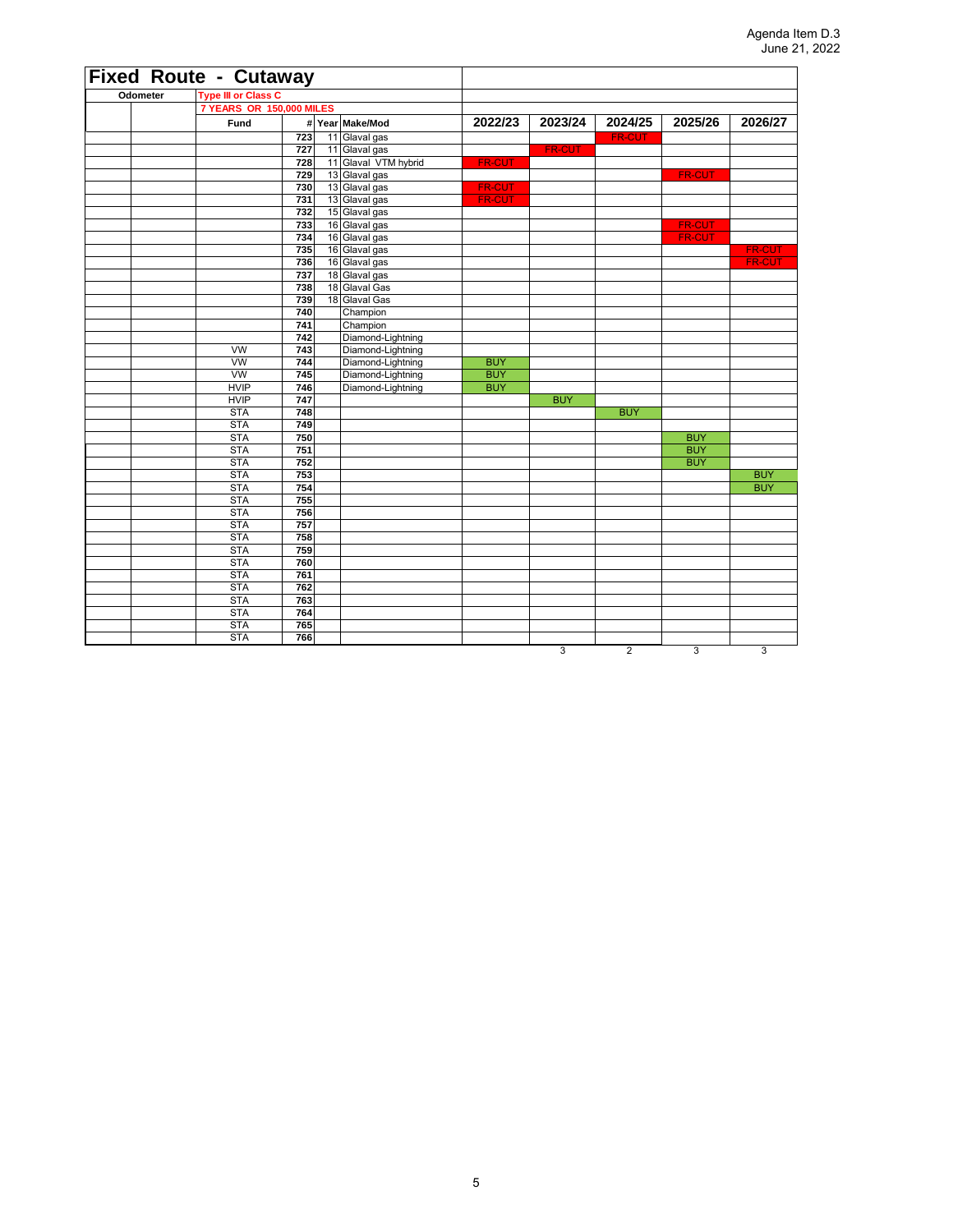## **Fixed Route Fleet - Medium Duty Buses**

|          | Odometer | <b>Type VII VIII or Class E</b>   |     |                    |         |         |                |                |                |
|----------|----------|-----------------------------------|-----|--------------------|---------|---------|----------------|----------------|----------------|
| $\Omega$ |          | 0 Life: 10 years or 350,000 miles |     |                    |         |         |                |                |                |
|          |          | Fund                              |     | # Year Make/Mod    | 2022/23 | 2023/24 | 2024/25        | 2025/26        | 2026/27        |
|          |          |                                   | 806 | 12 IC Eaton Hybrid |         |         |                |                |                |
|          |          |                                   | 807 | 12 IC Eaton Hybrid |         |         |                |                |                |
|          |          |                                   | 808 | 15 Cummins Glavel  |         |         | <b>REPLACE</b> |                |                |
|          |          |                                   | 809 | 15 Cummins Glavel  |         |         |                | <b>REPLACE</b> |                |
|          |          |                                   | 810 | 15 Cummins Glavel  |         |         |                |                | <b>REPLACE</b> |
|          |          |                                   | 811 |                    |         |         | <b>BUY</b>     |                |                |
|          |          |                                   | 812 |                    |         |         |                | <b>BUY</b>     |                |
|          |          |                                   | 813 |                    |         |         |                |                | <b>BUY</b>     |
|          |          |                                   | 814 |                    |         |         |                |                |                |
|          |          |                                   | 815 |                    |         |         |                |                |                |
|          |          |                                   | 816 |                    |         |         |                |                |                |
|          |          |                                   | 817 |                    |         |         |                |                |                |
|          |          |                                   | 818 |                    |         |         |                |                |                |
|          |          |                                   | 819 |                    |         |         |                |                |                |
|          |          |                                   | 820 |                    |         |         |                |                |                |
|          |          |                                   |     |                    |         |         |                |                |                |
|          |          |                                   |     |                    |         |         | 2              |                |                |

## **Fixed Route Fleet - Heavy Duty Buses**

|                  | Urban Bus Class H               |     |      |                                         |         |                |                |                |                |
|------------------|---------------------------------|-----|------|-----------------------------------------|---------|----------------|----------------|----------------|----------------|
| <b>Hubometer</b> | LIFE: 12 YEARS OR 500,000 MILES |     |      |                                         |         |                |                |                |                |
|                  | Fund                            | #   | Year | Make/Mod                                | 2022/23 | 2023/24        | 2024/25        | 2025/26        | 2026/27        |
|                  | 5339                            | 906 |      | 99 40' Gillig                           |         | <b>REPLACE</b> |                |                |                |
|                  |                                 | 910 |      | 13 40'<br>Gillig Clean Diesel Low Floor |         |                | <b>REPLACE</b> |                |                |
|                  |                                 | 911 |      | 13 40' Gillig Clean Diesel Low Floor    |         |                | <b>REPLACE</b> |                |                |
|                  |                                 | 912 |      | 13 40' Gillig Clean Diesel Low Floor    |         |                | <b>REPLACE</b> |                |                |
|                  |                                 | 913 |      | Gillig Clean Diesel Low Floor<br>13 40' |         |                |                | <b>REPLACE</b> |                |
|                  |                                 | 914 |      | 13 40' Gillig Clean Diesel Low Floor    |         |                |                | <b>REPLACE</b> |                |
|                  |                                 | 915 |      | 13 40'<br>Gillig Clean Diesel Low Floor |         |                |                | <b>REPLACE</b> |                |
|                  |                                 | 916 |      | 13 40' Gillig Clean Diesel Low Floor    |         |                |                |                | <b>REPLACE</b> |
|                  |                                 | 917 |      | 13 40' Gillig Clean Diesel Low Floor    |         |                |                |                | <b>REPLACE</b> |
|                  | PTIMSEA 5339                    | 918 |      | 23 35 Gillig All Electric Low Floor     |         | <b>BUY</b>     |                |                |                |
|                  |                                 | 919 |      | 24 35 Gillig All Electric Low Floor     |         |                | <b>BUY</b>     |                |                |
|                  |                                 | 920 |      | 24 35 Gillig All Electric Low Floor     |         |                | <b>BUY</b>     |                |                |
|                  |                                 | 921 |      | 24 35 Gillig All Electric Low Floor     |         |                | <b>BUY</b>     |                |                |
|                  |                                 | 922 |      | 24 35 Gillig All Electric Low Floor     |         |                |                | <b>BUY</b>     |                |
|                  |                                 | 923 |      | 24 35 Gillig All Electric Low Floor     |         |                |                | <b>BUY</b>     |                |
|                  |                                 | 924 |      | 24 35 Gillig All Electric Low Floor     |         |                |                | <b>BUY</b>     |                |
|                  |                                 | 925 |      | 24 35 Gillig All Electric Low Floor     |         |                |                |                | <b>BUY</b>     |
|                  |                                 | 926 |      | 24 35 Gillig All Electric Low Floor     |         |                |                |                | <b>BUY</b>     |
|                  |                                 |     |      |                                         |         |                |                |                |                |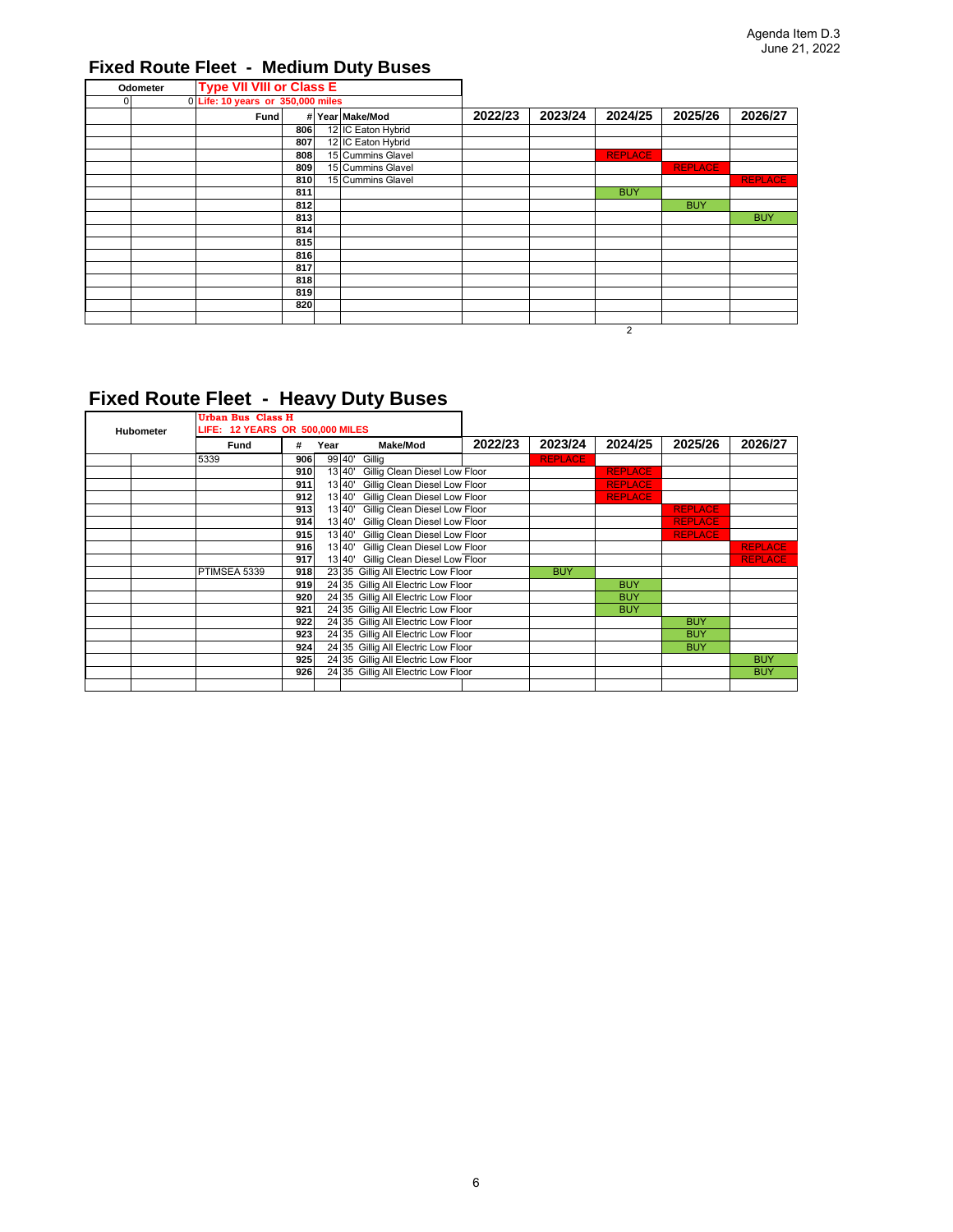# **MTA Five-Year Capital Plan**

## **Vehicle Replacement Plan - Estimated Costs**

| <b>Schedule of Purchases</b>  | 2022/23 | 2023/24 | 2024/25 | 2025/26 | 2026/27 |
|-------------------------------|---------|---------|---------|---------|---------|
| <b>Staff - Hybrid AW</b>      |         |         |         |         |         |
| <b>Staff - Electric</b>       |         |         |         |         |         |
| Staff - Mtc Van               | ⌒       |         |         |         |         |
| <b>Staff - Mtc Truck</b>      |         |         |         |         |         |
| <b>Senior Center Mini-Van</b> |         |         |         |         |         |
| <b>Senior Center Bus</b>      |         |         |         |         |         |
| <b>Dial-A-Ride Bus</b>        |         |         |         |         |         |
| <b>Cutaway Buses</b>          | 3       |         |         | ົ       |         |
| <b>Medium Duty Bus</b>        |         |         |         |         |         |
| <b>Heavy Duty Bus</b>         |         |         | 3       |         |         |
| <b>TOTAL</b>                  | 5       | 3       | 5       |         |         |

| Unit Cost (\$000)*              | 2022/23 | 2023/24   | 2024/25   | 2025/26   | 2026/27   |
|---------------------------------|---------|-----------|-----------|-----------|-----------|
| <b>Staff - Hybrid AW</b>        |         |           |           |           |           |
| <b>Staff - Electric</b>         |         | 40.000    |           | 40.000    |           |
| <b>Staff - Mtc Van</b>          | 55,000  |           |           |           |           |
| <b>Staff - Mtc Truck (crew)</b> |         |           |           |           |           |
| <b>Senior Center Mini-Van</b>   |         |           |           |           |           |
| <b>Senior Center Bus</b>        |         |           |           |           |           |
| <b>Dial-A-Ride Bus</b>          |         |           |           | 285,000   | 290,000   |
| <b>All Electric Cutaway Bus</b> | 300,000 | 310,000   | 315,000   | 320,000   | 325,000   |
| <b>Medium Duty Diesel</b>       |         |           | 550.000   | 550.000   | 550,000   |
| <b>Heavy Duty Bus</b>           |         | 1.000.000 | 1,000,000 | 1,000,000 | 1,000,000 |
| <b>Medium Duty Hybrid</b>       |         |           |           |           |           |
| <b>Medium Duty Electric</b>     |         |           |           |           |           |

| <b>TOTAL ANNUAL COST</b>        | 2022/23   | 2023/24   | 2024/25   | 2025/26   | 2026/27   |
|---------------------------------|-----------|-----------|-----------|-----------|-----------|
| <b>Staff - Hybrid AW</b>        |           |           |           |           |           |
| <b>Staff - Electric</b>         |           | 40.000    |           | 80.000    |           |
| <b>Staff - Mtc Van</b>          | 110.000   |           |           |           |           |
| <b>Staff - Mtc Truck (crew)</b> |           |           |           |           |           |
| <b>Senior Center Mini-Van</b>   |           |           |           |           |           |
| <b>Senior Center Cutaway</b>    |           |           |           |           |           |
| Dial-A-Ride Bus                 |           |           |           | 570,000   | 580,000   |
| <b>Cutaway Bus</b>              | 900,000   | 310.000   | 315,000   | 960,000   | 650,000   |
| <b>Medium Duty Diesel</b>       |           |           | 550.000   | 550,000   | 550,000   |
| <b>Heavy Duty Bus</b>           |           | 1,000,000 | 3.000.000 | 3,000,000 | 2.000.000 |
| <b>Medium Duty Hybrid</b>       |           |           |           |           |           |
| <b>Medium Duty Electric</b>     |           |           |           |           |           |
| <b>Total Annual Costs</b>       | 1,010,000 | 1,350,000 | 3,865,000 | 5,160,000 | 3,780,000 |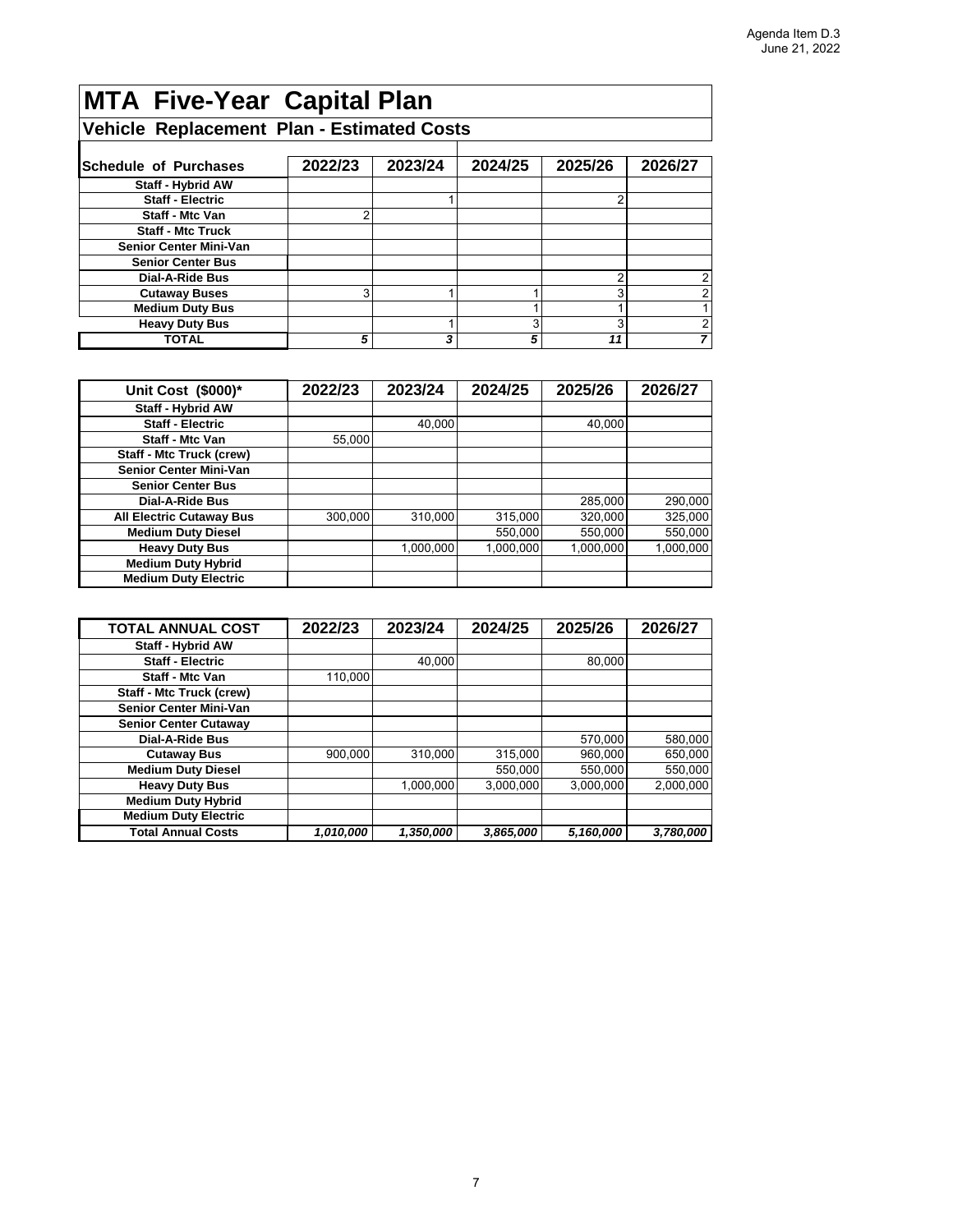## **FY 22-23 FIVE-YEAR CAPITAL PLAN**

 $\blacksquare$ 

# **Equipment Purchase Detail**

| Category                              |         |         |         |         |         | <b>Five-Year</b> |
|---------------------------------------|---------|---------|---------|---------|---------|------------------|
| <b>Project</b>                        | 2022/23 | 2023/24 | 2024/25 | 2025/26 | 2026/27 | <b>Total</b>     |
| <b>Operations</b>                     |         |         |         |         |         |                  |
| Miscellaneous                         | 2,000   | 2.000   | 2.000   | 2,000   | 2.000   | 10,000           |
| <b>Office Furniture</b>               |         | 2,000   |         | 2,000   |         | 4,000            |
| Computers: Receptionist               |         |         |         |         |         | 0                |
| <b>Computers: Training Supervisor</b> |         | 1.500   |         |         |         | 1,500            |
| Computers: Dispatch Supervisor        |         | 1.500   |         |         |         | 1,500            |
| Computers: South Coast Supervisor     |         |         |         | 1.700   |         | 1,700            |
| Computers: Fort Bragg Supervisor      |         |         |         |         |         | - 0              |
| <b>Training Equipment</b>             |         | 2.000   | 2.000   | 2,000   | 2,000   | 8,000            |
| <b>Transportation Totals</b>          | 2,000   | 9,000   | 4,000   | 7,700   | 4,000   | 26,700           |

|                                          |           |         |         |         |         | <b>Five-Year</b> |
|------------------------------------------|-----------|---------|---------|---------|---------|------------------|
| <b>Vehicles</b>                          | 2022/23   | 2023/24 | 2024/25 | 2025/26 | 2026/27 | <b>Total</b>     |
| Miscellaneous                            | 2.300     | 2.500   | 2.500   | 2.500   | 3.000   | 12,800           |
| <b>Cutaway Transmissions and Engines</b> | 5.000     | 5.000   | 5.000   | 5.000   | 6.000   | 26,000           |
| Trailer                                  | 16.000    |         |         |         |         | 16,000           |
| Electronic Fare Box                      | 1.500.000 |         |         |         |         | 1,500,000        |
| Parking lot sweeper                      | 50.000    |         |         |         |         | 50,000           |
| <b>Vehicles Total</b>                    | 1,573,300 | 7,500   | 7,500   | 7,500   | 9,000   | 1,604,800        |

| <b>Maintenance</b>                         | 2022/23 | 2023/24 | 2024/25 | 2025/26 | 2026/27 | <b>Total</b> |  |
|--------------------------------------------|---------|---------|---------|---------|---------|--------------|--|
| Miscellaneous                              | 15,000  |         |         | 3,000   | 16,000  | 34,000       |  |
| Ukiah Yard Reseal                          | 6,000   |         |         | 8,000   |         | 14,000       |  |
| <b>Willits Yard Reseal</b>                 |         |         | 5,000   |         |         | 5,000        |  |
| Ft. Bragg Yard Reseal                      | 2,500   |         |         | 5,000   |         | 7,500        |  |
| Wood seal north wall of shop               |         |         |         |         |         |              |  |
| Break Room Roof                            |         |         | 25,000  |         |         | 25,000       |  |
| Old Ukiah Shop - Remodel                   |         | 135,000 |         |         |         | 135,000      |  |
| Multi Refrigerant Recycle Machine          | 15,000  |         |         |         |         | 15,000       |  |
| <b>Willits Office Rehab</b>                | 20,000  |         |         |         |         | 20,000       |  |
| <b>Alignment Equipment</b>                 |         |         |         |         |         |              |  |
| <b>Emmissions Smoke Tester</b>             |         |         |         |         |         | 0            |  |
| Wash Bay Pumps and Motors                  |         | 7.000   |         |         |         | 7,000        |  |
| Replace Diagnostics Laptop                 |         | 2.500   |         |         |         | 2,500        |  |
| Solar panel cleaner                        | 10,000  |         |         |         |         | 10,000       |  |
| Amperage voltage tester industrial         | 5,000   |         |         |         |         | 5,000        |  |
| Ukiah 80kw generator Emergency Charge      | 100,000 |         |         |         |         | 100,000      |  |
| Fort Bragg 50kw generator Emergency Charge | 100,000 |         |         |         |         | 100,000      |  |
| Willits 30kw generator Emergency Charge    | 80,000  |         |         |         |         | 80,000       |  |
| <b>Maintenance Totals</b>                  | 353.500 | 144.500 | 30,000  | 16,000  | 16,000  | 560,000      |  |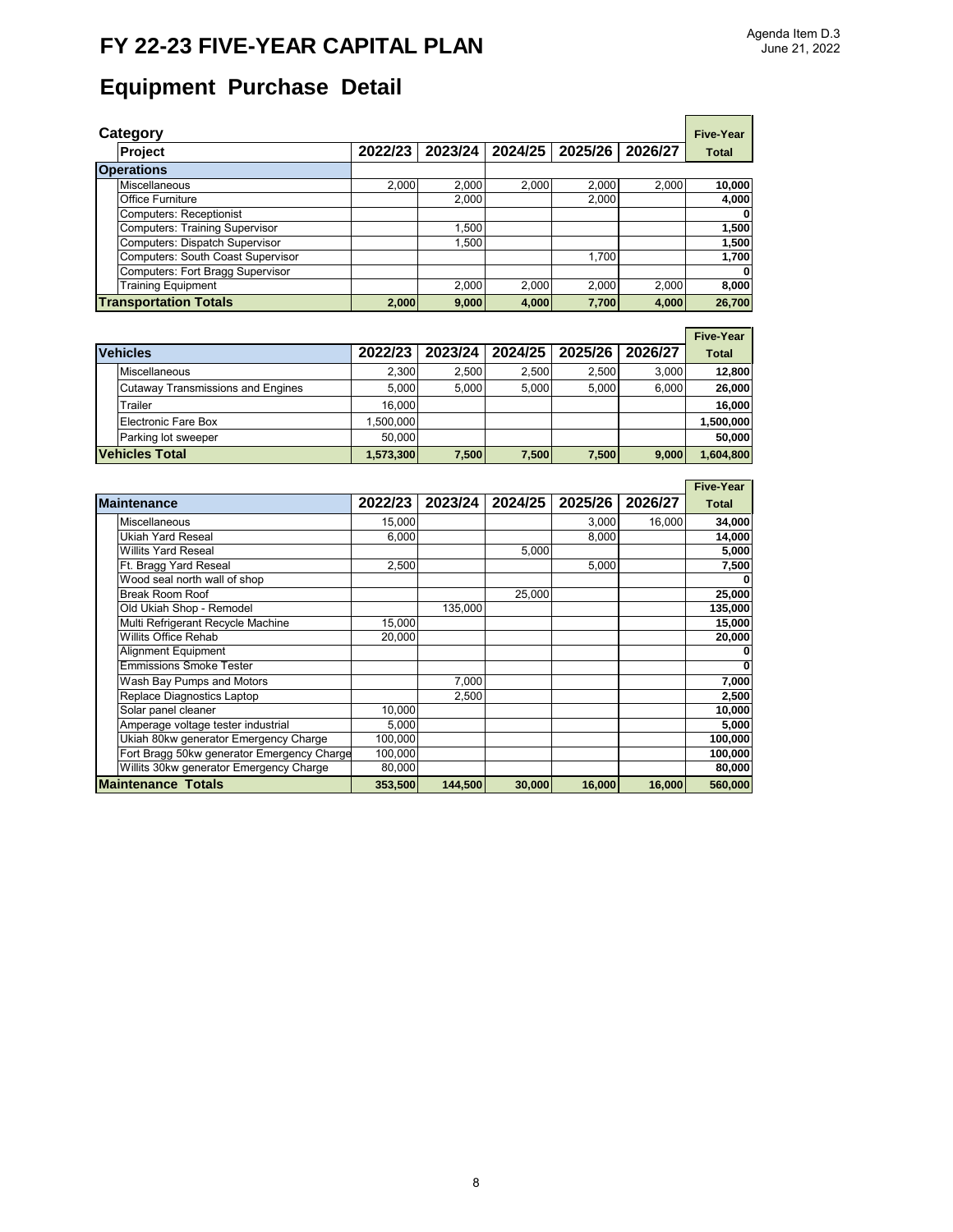## **FY 21-22 FIVE-YEAR CAPITAL PLAN**

# **Equipment Purchase Detail**

| Category                       |                                         |         |         |         |         |         |              |
|--------------------------------|-----------------------------------------|---------|---------|---------|---------|---------|--------------|
|                                | <b>Project</b>                          | 2022/23 | 2023/24 | 2024/25 | 2025/26 | 2026/27 | <b>Total</b> |
| <b>Office - Administration</b> |                                         |         |         |         |         |         |              |
|                                | Miscellaneous                           | 4.000   | 3.000   | 3,000   | 3.500   | 3.500   | 17,000       |
|                                | Heavy Duty Paper Shredder               |         |         | 2,100   |         |         | 2,100        |
|                                | Coin Sorter                             |         |         |         |         |         | 0            |
|                                | <b>Wiring Upgrade</b>                   |         | 20,000  |         |         |         | 20,000       |
|                                | Managed IT Network/Care                 | 3.000   |         |         |         |         | 3,000        |
|                                | Furniture                               |         | 1.000   | 1.000   | 2,000   |         | 4,000        |
|                                | Telephone+Cell, replace + headsets      |         |         |         |         |         | 0            |
|                                | Video Conference Ukiah and UVConfCtr    | 1,700   | 4,000   |         |         |         | 5,700        |
|                                | Computer - Receptionist                 |         |         |         | 1,500   |         | 1,500        |
|                                | Computer - HR                           |         |         |         | 1,500   |         | 1,500        |
|                                | <b>Computer - Accounting Specialist</b> |         | 1,800   |         | 1,500   |         | 3,300        |
|                                | Computer - Finance Manager              |         |         |         | 1,500   |         | 1,500        |
|                                | Computer - ED                           |         |         |         |         |         | $\mathbf 0$  |
|                                | HR - Copier, Recording Equipment        |         | 2,500   | 2,500   |         |         | 5,000        |
|                                | <b>Administration Totals</b>            | 8.700   | 32,300  | 8,600   | 11,500  | 3,500   | 64,600       |

#### **Five-Year**

|  | <b>Shelters and Benches</b>                                                       |             | 2022/23 | 2023/24 | 2024/25 | 2025/26 | 2026/27 | <b>Total</b> |
|--|-----------------------------------------------------------------------------------|-------------|---------|---------|---------|---------|---------|--------------|
|  | <b>Shelters</b>                                                                   |             | 15.000  | 1.500   | 2.500   | 1.500   | 2.500   | 23,000       |
|  | <b>Benches</b>                                                                    | (materials) | 1.200   | 1.500   | 1.500   | 1.200   | 1.500   | 6,900        |
|  | <b>Bus Stops &amp; Signs</b>                                                      |             |         | 20,000  |         |         |         | 20,000       |
|  | Library Bus Stop Modernization                                                    |             | 20,000  |         |         |         |         | 20,000       |
|  |                                                                                   |             |         |         |         |         |         |              |
|  |                                                                                   |             |         |         |         |         |         |              |
|  | <b>Shelters and Benches Totals</b><br>23,000<br>2,700<br>36,200<br>4.000<br>4.000 |             |         |         |         |         |         |              |